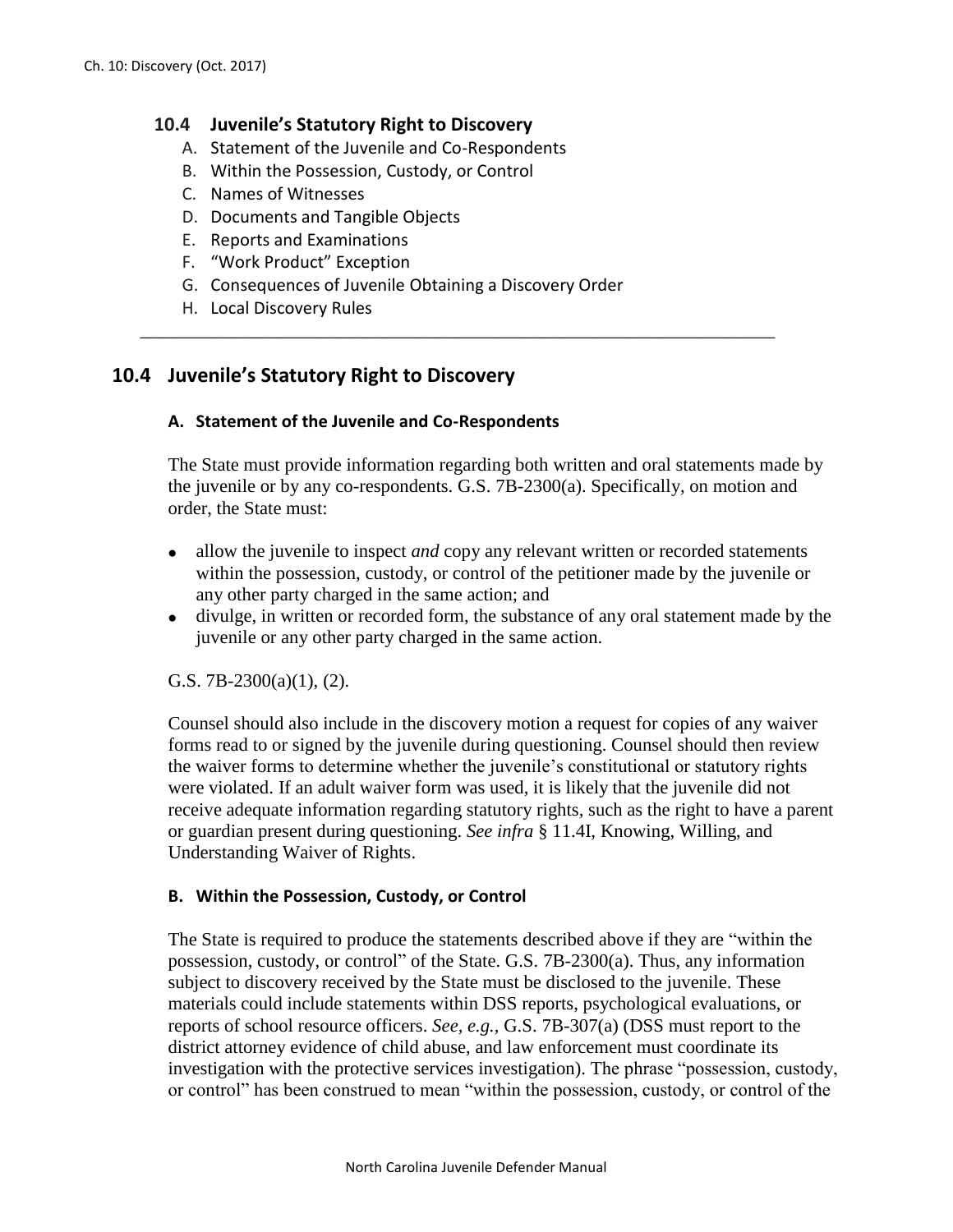prosecutor *or those working in conjunction with him and his office*." *State v. Pigott*, 320 N.C. 96, 102 (1987) (emphasis in original). The State is therefore obligated to produce the required materials and information, such as information in the possession of law enforcement, whether or not contained in the prosecutor's files.

### **C. Names of Witnesses**

The State must provide, on motion and order, the names of all people to be called as witnesses. If the juvenile files a motion under G.S. 7B-2300 requesting disclosure of the State's witness list, the trial court must grant the motion. *See In re A.M.*, 220 N.C. App. 136, 138 (2012) (holding that the trial court erred by "failing to allow [the juvenile's] motion in limine, continue the case, or find another way to remedy a situation created by the petitioner's failure to comply with the plain mandate of N.C. Gen. Stat. § 7B-2300(b)."). Counsel should include in the motion a request for the records of any witnesses under the age of 16, which must be provided "if accessible to the petitioner." G.S. 7B-2300(b). The requirement that the State provide the records of juvenile witnesses implies that they may be used to impeach the credibility of a juvenile witness. *See also infra* § 12.5C, Rules of Evidence (prior adjudication of delinquency may be used to impeach juvenile or juvenile witness). Impeachment by a juvenile record may be particularly important if a co-respondent is testifying against the juvenile.

### **D. Documents and Tangible Objects**

The State must allow the juvenile, on motion and order, to inspect *and* copy books, papers, documents, photographs, motion pictures, mechanical or electronic recordings, and tangible objects. G.S. 7B-2300(c). These materials must meet two conditions:

- First, the information must be within the possession, custody, or control of the petitioner, prosecutor, or an investigating law enforcement officer. This language reinforces the obligation of the prosecutor to turn over discoverable information even if it is not in the immediate possession of the prosecutor. *See supra* § 10.4B, Within the Possession, Custody, or Control.
- Second, the information must be material to the preparation of the defense, *or*  intended for use by the State as evidence, *or* obtained from or belonging to the juvenile.

### G.S.  $7B-2300(c)(1)$ , (2).

Counsel should include in the motion a request for any documents or tangible objects obtained from the scene of the offense or from the alleged victim. The motion may include a request for such items as videotapes of the alleged victim or the scene of the offense, which may have to be copied from a computer hard drive, as well as any audio recordings describing the scene of the offense, of a call to 911, or of the alleged victim's statement. In some instances it may be easier for counsel to obtain information directly from the source. For example, counsel may be able to obtain copies of 911 calls directly from law enforcement under G.S. 7B-3001. *See infra* § 10.8, Other Sources of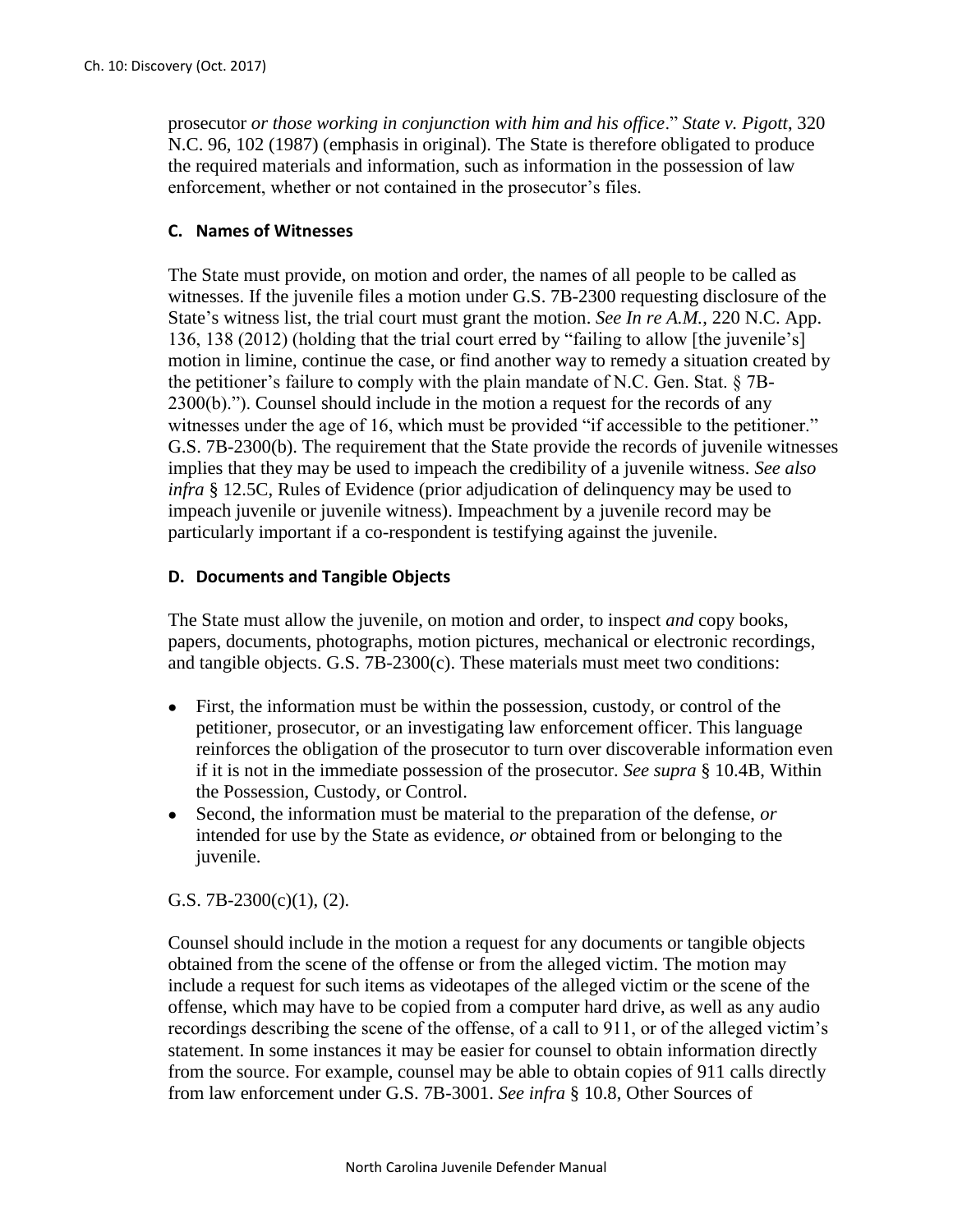Information. It may be necessary to file a motion to preserve evidence that law enforcement may routinely destroy after a certain amount of time has elapsed. A sample motion to preserve rough notes of investigators is available on the **Office of the Juvenile** [Defender website.](https://ncjuveniledefender.wordpress.com/information-for-defenders/materials-for-defenders/juvenile-defender-trial-motions-and-forms-index/)

#### **E. Reports and Examinations**

**Tests.** The State must allow the juvenile, on motion and order, to inspect and copy the results of tests and examinations within its possession, custody, or control. Results of physical or mental examinations, and tests, measurements, or experiments made in connection with the case, as well as underlying data, must be disclosed. G.S. 7B-2300(d)*; see State v. Cunningham*, 108 N.C. App. 185 (1992) (defendant entitled to data underlying lab report based on language in the version of G.S. 15A-903 in effect at the time, which is similar to the language that currently exists in G.S. 7B-2300(d)). Counsel should request copies of any physical or mental examinations of the alleged victim, the juvenile, or witnesses. Further, the data underlying tests, experiments, and measurements should be specifically requested in the motion, particularly regarding evidence obtained from the alleged victim or scene of the offense.

**Physical evidence.** Physical evidence that the State intends to offer at the adjudication hearing is discoverable by the juvenile. On motion of the juvenile, the court must order the State to allow the juvenile access to the physical evidence, or a sample of it, for the juvenile to inspect, examine, and test under appropriate safeguards. G.S. 7B-2300(d).

### **F. "Work Product" Exception**

The State is not required under Article 23 of the Juvenile Code to produce "reports, memoranda, or other internal documents made by the petitioner, law enforcement officers, or other persons acting on behalf of the petitioner" in the investigation or prosecution of the case unless required pursuant to G.S. 7B-2300(a)–(d). G.S. 7B-2300(e). Additionally, there is no requirement under Article 23 that the State produce statements made by witnesses, the petitioner, or anyone acting on behalf of the petitioner unless otherwise required by the statute. *Id*. This type of information is sometimes referred to as "work product." This provision does not override other rights to obtain information, however.

Information that falls within the discovery statute, or that must be disclosed pursuant to constitutional mandates, must be produced. Statutory and constitutional disclosure requirements override any work product exception. *See infra* § 10.5, Juvenile's Constitutional Right to Disclosure of Exculpatory Evidence.

Further, according to G.S. 7B-3001(b), which appears in a separate article of the Juvenile Code, a juvenile is entitled to "examine and obtain copies" of law enforcement records and files concerning the juvenile. *See infra* § 10.8, Other Sources of Information. Counsel should therefore request copies of law enforcement files concerning the juvenile under